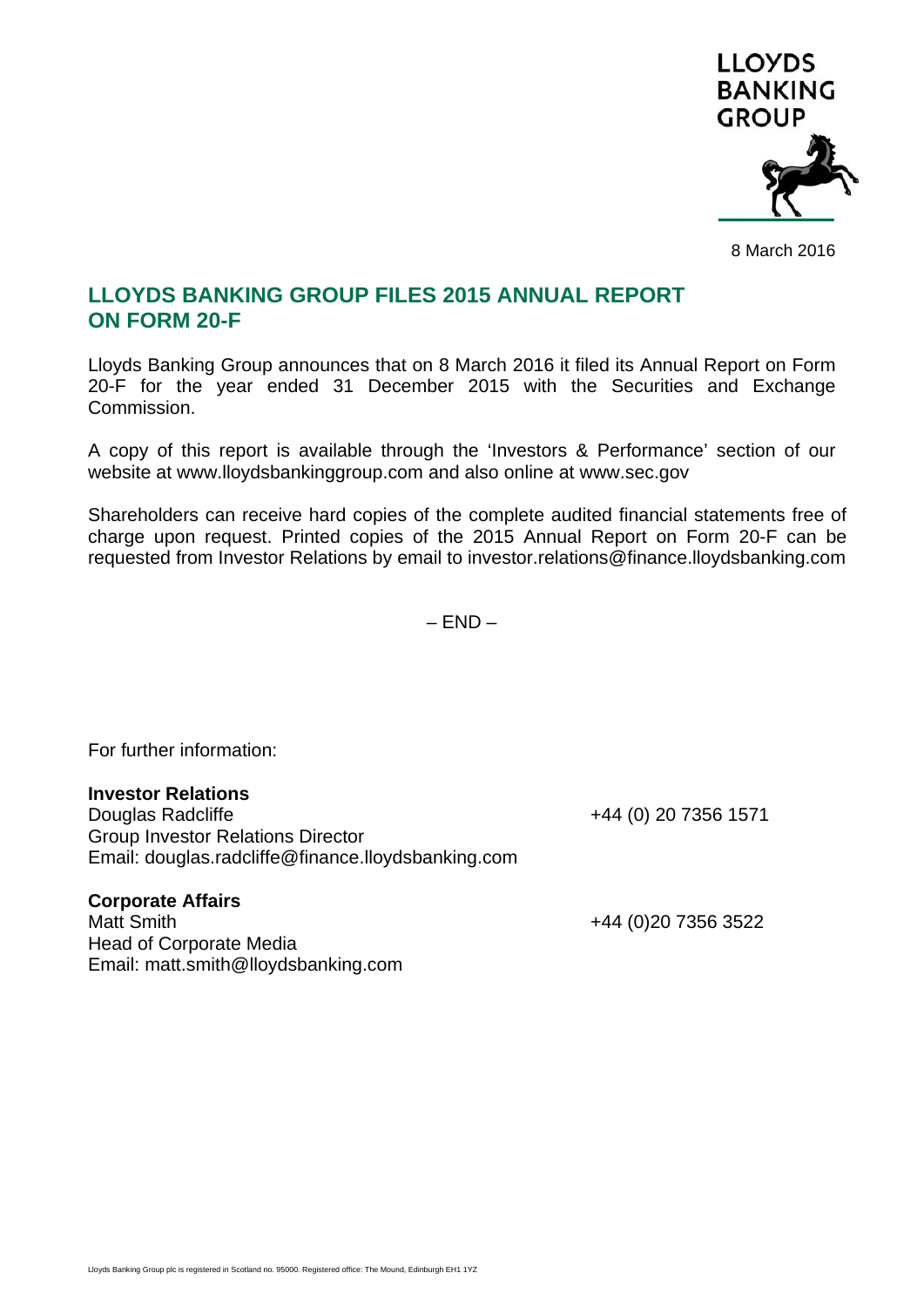## **FORWARD LOOKING STATEMENTS**

This Annual Report contains certain forward looking statements with respect to the business, strategy and plans of Lloyds Banking Group and its current goals and expectations relating to its future financial condition and performance. Statements that are not historical facts, including statements about Lloyds Banking Group's or its directors' and/or management's beliefs and expectations, are forward looking statements. Words such as 'believes', 'anticipates', 'estimates', 'expects', 'intends', 'aims', 'potential', 'will', 'would', 'could', 'considered', 'likely', 'estimate' and variations of these words and similar future or conditional expressions are intended to identify forward looking statements but are not the exclusive means of identifying such statements. By their nature, forward looking statements involve risk and uncertainty because they relate to events and depend upon circumstances that will or may occur in the future.

Examples of such forward looking statements include, but are not limited to: projections or expectations of the Group's future financial position including profit attributable to shareholders, provisions, economic profit, dividends, capital structure, portfolios, net interest margin, capital ratios, liquidity, risk-weighted assets (RWAs), expenditures or any other financial items or ratios; litigation, regulatory and governmental investigations; the Group's future financial performance; the level and extent of future impairments and writedowns; statements of plans, objectives or goals of Lloyds Banking Group or its management including in respect of statements about the future business and economic environments in the UK and elsewhere including, but not limited to, future trends in interest rates, foreign exchange rates, credit and equity market levels and demographic developments; statements about competition, regulation, disposals and consolidation or technological developments in the financial services industry; and statements of assumptions underlying such statements.

Factors that could cause actual business, strategy, plans and/or results to differ materially from the plans, objectives, expectations, estimates and intentions expressed in such forward looking statements made by the Group or on its behalf include, but are not limited to: general economic and business conditions in the UK and internationally; market related trends and developments; fluctuations in exchange rates, stock markets and currencies; the ability to access sufficient sources of capital, liquidity and funding when required; changes to the Group's credit ratings; the ability to derive cost savings; changing customer behaviour including consumer spending, saving and borrowing habits; changes to borrower or counterparty credit quality; instability in the global financial markets, including Eurozone instability, the potential for one or more countries to exit the Eurozone or European Union (EU) (including the UK as a result of a referendum on its EU membership) and the impact of any sovereign credit rating downgrade or other sovereign financial issues; technological changes and risks to cyber security; natural, pandemic and other disasters, adverse weather and similar contingencies outside the Group's control; inadequate or failed internal or external processes or systems; acts of war, other acts of hostility, terrorist acts and responses to those acts, geopolitical, pandemic or other such events; changes in laws, regulations, accounting standards or taxation, including as a result of further Scottish devolution; changes to regulatory capital or liquidity requirements and similar contingencies outside the Group's control; the policies, decisions and actions of governmental or regulatory authorities or courts in the UK, the EU, the US or elsewhere including the implementation and interpretation of key legislation and regulation; the ability to attract and retain senior management and other employees; requirements or limitations imposed on the Group as a result of HM Treasury's investment in the Group; actions or omissions by the Group's directors, management or employees including industrial action; changes to the Group's post-retirement defined benefit scheme obligations; the provision of banking operations services to TSB Banking Group plc; the extent of any future